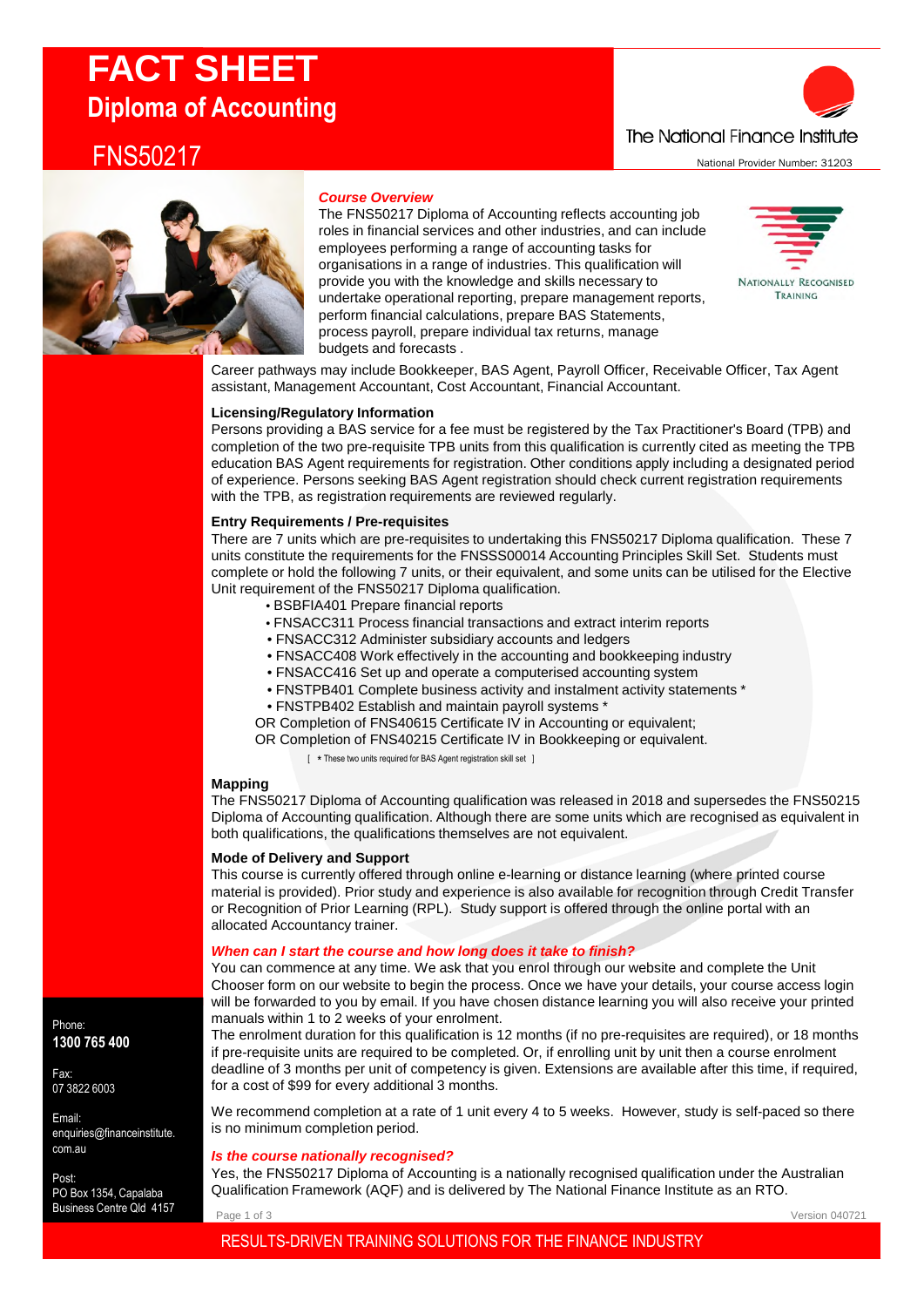### RESULTS-DRIVEN TRAINING SOLUTIONS FOR THE FINANCE INDUSTRY



#### *What are Units of Competency?*

11 units must be achieved which include 6 Core units and 5 Elective units. These 11 units are in addition to the Prerequisite units mentioned on Page 1 of this Fact Sheet, if applicable.

The 5 Elective units have been pre-selected as listed below. For alternative Elective units, up to 2 units may be from a previously completed Certificate IV, Diploma or Advanced Diploma in any currently endorsed training package or accredited course, provided they do not duplicate the outcome of another unit chosen for the qualification.

#### Core Units (6):

FNSACC511 Provide financial and business performance information FNSACC512 Prepare tax documentation for individuals FNSACC513 Manage budgets and forecasts FNSACC514 Prepare financial reports for corporate entities <sup>1</sup> FNSACC516 Implement and maintain internal control procedures FNSACC517 Provide management accounting information

[ 1 BSBFIA401 and FNSACC301 are compulsory units as they are prerequisites to the Core unit FNSACC514 ]

#### Pre-selected Elective Units (5):

BSBFIA401 Prepare financial reports BSBTEC402 Design and produce complex spreadsheets BSBLDR413 Lead effective workplace relationships FNSACC408 Work effectively in the accounting and bookkeeping industry FNSACC505 Establish and maintain accounting information systems

#### *What are the entry requirements?*

The pre-requisite unit information for this Diploma level study has been provided above. If you are unsure about these requirements please contact one of our client services team members on 1300 765 400 or at enquiries@financeinstitute.com.au. A common structure for students needing to complete the Skill Set as part of the prerequisite for this Diploma course would be to utilise the FNSACC408 unit and the two TPB units from the Skill Set as 3 Elective Units in the Diploma; then study two more units from those pre-selected Elective units above. Students must have access to a computer and the internet and have an email address. Students should also be familiar with how to save, create and edit Microsoft Office documents.

#### *How much does the full FNS50217 course cost?*

Diploma containing 11 units:

Online e-learning mode, 11 units - \$2,050 full course or \$205 per unit

Distance learning, 11 units (hard copy provided + online access) - \$2,380 full course incl postage or \$245 per unit incl postage

Postage costs – order one unit at a time, postage is \$10; more than one unit postage is \$30 each order.

Fees are inclusive of course access, support, assessment and Certificate delivery. There is no GST component. If some units are already held through prior study, individual study units are available online for \$205 each or \$245 hard copy incl postage. Individual units' completion time is a maximum of 3 months per unit. Extensions for single units are available after this time, if required, for a cost of \$99 for every additional 3 months.

Pre-requisite units (if applicable) containing 7 units:

Online e-learning mode, 7 units - \$750 for all 7 units or \$165 per unit

Distance learning, 7 units (hard copy provided + online access) - \$1,050 for all 7 units + postage or \$195 per unit + postage

#### PACKAGE PRICE ~ - 7 Pre-requisite units PLUS remaining Diploma units:

Online e-learning mode package - \$2,500 (for all units online)

Distance learning package \$2,800 (for all units, hard copy provided + online access)

~ These package prices are based on the package price being paid in full upon commencement

#### *Can I pay by instalments?*

Yes, email us requesting the pay-by-the-month form which, for a \$40 additional admin fee, allows you to pay off your full course fee over 2, 3 or 4 months on a credit card. The Easy Payment Plan form is also available on our website at www.financeinstitute.com.au/forms. An alternative to the instalment plan is to pay per individual unit at \$205 per online unit or \$245 per distance learning unit (incl postage). There is no interest component and no additional monthly servicing fees. Once students have commenced an instalment plan arrangement, fees can be paid off ahead of time. Students cannot cancel their enrolment once an instalment plan has been put in place and students have commenced a unit of study.